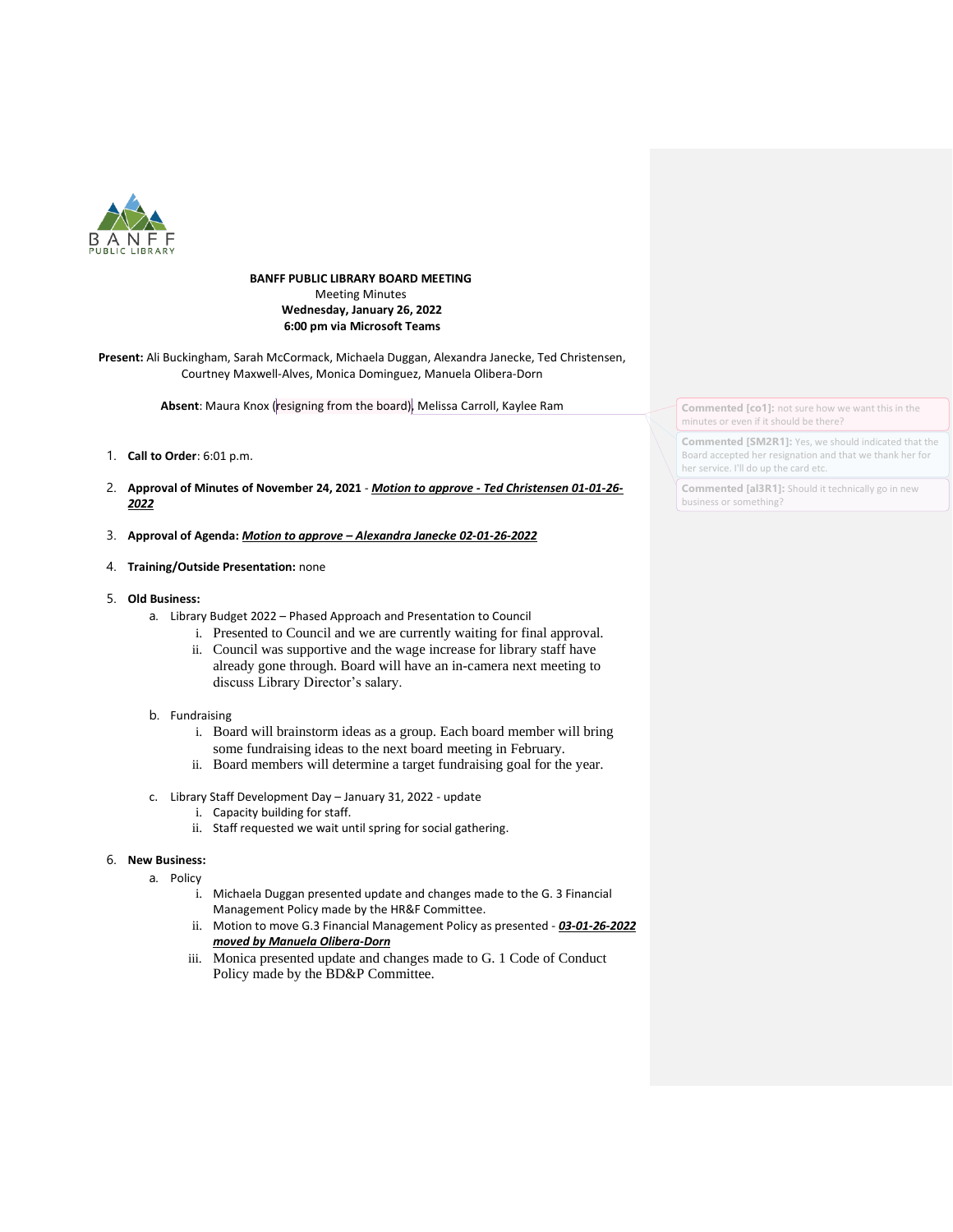

- iv. Motion to approve the revisions on G.1 Code of Conduct Policy as presented – *04-01-26-2022 moved by Monica Dominguez*
- b. Financials added to the agenda
	- i. Different quotes in the financials to due to the required electrical changes. Quote of \$3,000 (from capital spending budget). Same company we used for the computer area. Not essential but is something we should do sooner rather than later (safety issue).
	- ii. Motion to accept both quotes as presented and move forward with the electrical work – *05-01-26-2022 moved by Alexandra Janecke*

### 7. **Reports:**

### a. **HR&F Committee –M. Duggan**

- i. Focused on policy, last financials from November 2021.
- ii. Some staff have been off sick due to COVID-19. Sarah had acquired rapid tests through a rapid testing program provided by the Alberta Government in August

## b. **BD&P Committee – M. Dominguez**

- i. Focused on policy.
- ii. Discussed board member training and further onboarding.
- iii. Organizing a virtual Board Basics workshop facilitated by Marigold. Monica will let us know the potential dates once Marigold gets back to her.
- iv. All board members need to complete their Skills and Abilities matrix and send to Sarah ASAP. This document was sent in the welcome email and filed in Teams (Training and Engagement).
- v. Hoping to plan an in-person outdoor social gathering for board and staff. Tentatively booked for Friday May 13, 2022.

### c. **Financial Statement – M. Duggan**

- i. Nothing of note to report.
- ii. November financials are located in the Financial Folder

### d. **Librarian's Report - S. McCormack (in folder)**

- i. Some building and infrastructure issues but the Town of Banff has been helpful and responsive.
- ii. Update on upcoming grants and final reports.
- iii. Working on annual report.

### e. **Council Report - T. Christensen, K. Ram, A. Janecke**

- i. T. Christensen Town of Banff passed capital budget today, nothing specific to the library at this stage.
- ii. A. Janecke Grant applications are out and posted on ID 9 website.

### f. **Marigold - M. Olibera-Dorn**

i. Nothing to report.